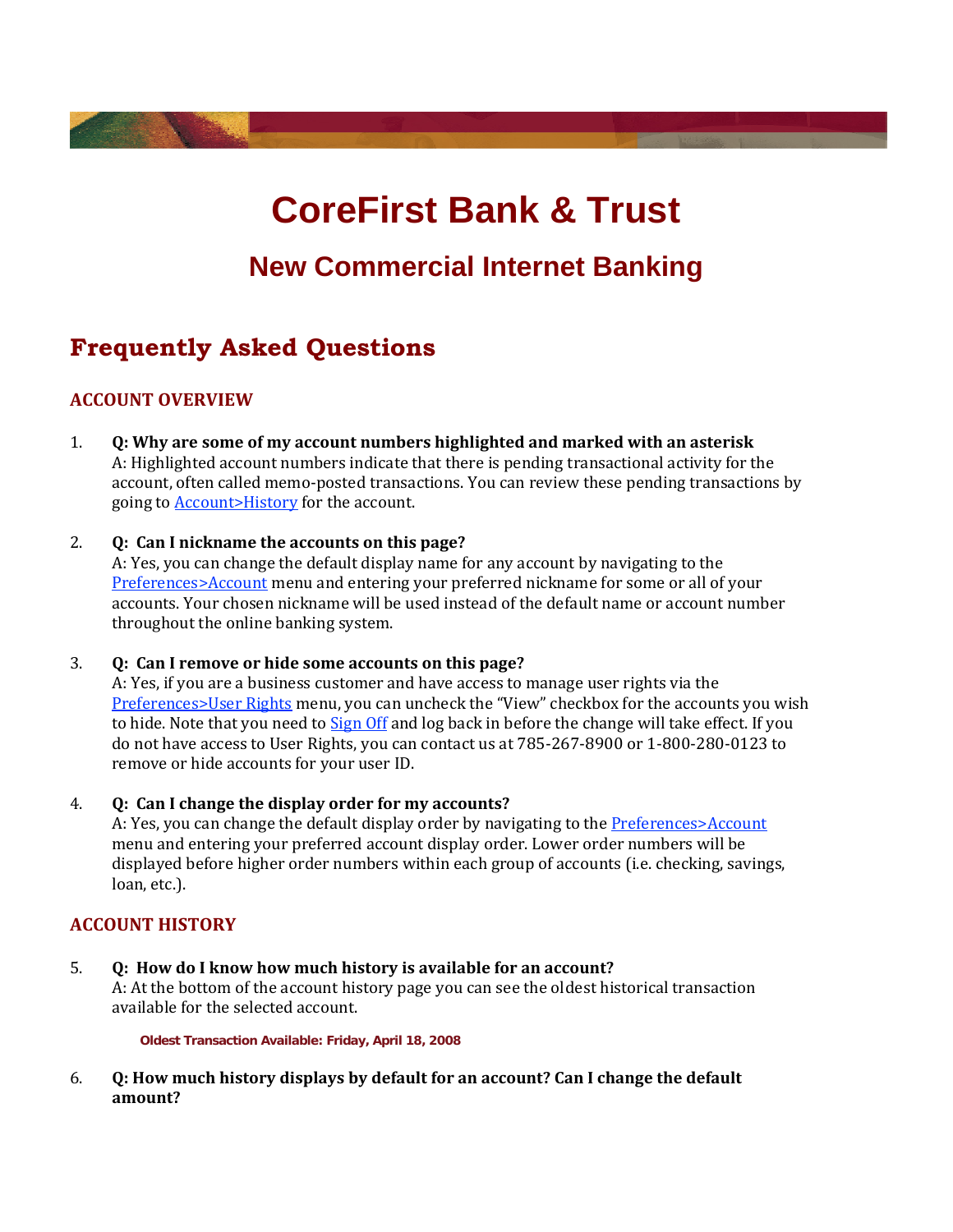A: The default amount of history displayed for a selected account is 50 transactions. This default amount, by number of transactions or number of days of history, can be changed for each account under Preferences>Account.

## 7. **Q: When I download my history to Quicken or QuickBooks, it doesn't launch the application automatically. Why?**

A: There is no association for the file type to the application. The easiest way to create the association is to save the download file to your desktop the first time, then right‐click on the file and select the 'Open with' option. This will allow you to choose Quicken® or QuickBooks® from a list, depending on the download file type. The next time you download your history, the program should launch automatically.

## 8. **Q: When I export my history, why doesn't the data display on the screen?**

A: This is done intentionally to minimize download time. When you choose to export your data, the time it would take to display the data on the screen is generally unnecessary. If you wish to display the data first, select the 'Display Results' radio button to first show the data, then the 'Export to file' radio button to complete the export.

## 9. **Q: How do I view check and other transaction images?**

A: The magnifying glass icon  $\Box$  next to some transactions indicates that there is an image stored for that transaction, a check image for example. Just click on the image of the magnifying glass for the specific transaction image you want to view and the system will retrieve the image and display it in a pop‐up window. You should configure your pop‐up blocker to accept pop‐ups from our site to use this feature.

## **ONLINE ACTIVITY**

## 10. **Q: How is the Online Activity page different from Account History?**

A: The Online Activity page contains all transactions initiated via electronic banking, but does not include transactions made via other means, like ATM or Debit/Credit card transactions. This page also shows the status of each electronic transaction as it moves from a drafted status to approved, then processed.

In contrast, the **Account>History** page is a record of processed and cleared transactions against your account from all sources, not just electronic banking. Additionally, account history does not include transactions that have been drafted/approved/cancelled via electronic banking, but only those that have already cleared or will clear your account the next processing day.

## 11. **Q: What is a drafted transaction?**

A: A drafted transaction is one that has been created and saved for later approval. A drafted transaction **HAS NOT** been transmitted to us for processing, just as a drafted e‐mail has not been sent to the intended recipient. This allows you to schedule and draft payments that you, or someone in your household or company, can later approve.

12. **Q: Can I see transactions from other users in my household or company?** A: Yes, if you have been entitled to see other user's online activity instead of just your own.

## 13. **Q: What is a Tracking ID?**

A: The Tracking ID is a unique identifier of each transaction on our system and provides you a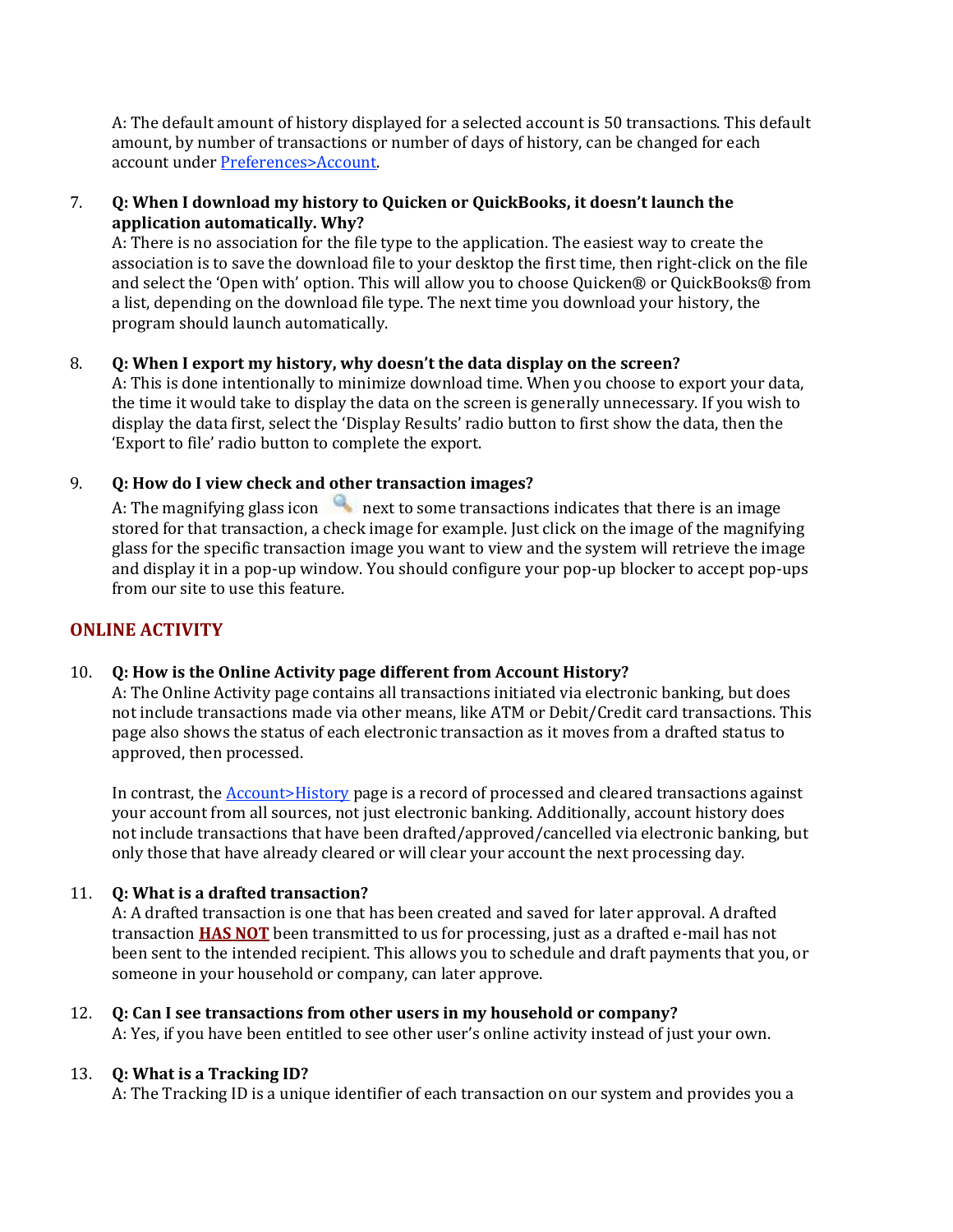way to easily reference a transaction and communicate with our support staff. Please use tracking IDs in any communication to us.

## **FUNDS TRANSFER**

- 14. **Q: What is the cutoff time for transfers?**  A: You can make transfers up to 8:00 p.m. (CST) on Internet Banking to get same day availability.
- 15. **Q: If I make a futuredated transfer, when will the transfer be processed and effective?** A: If you create a future‐dated transfer, the transfer will be processed the morning of the effective transfer date.
- 16. **Q: Where can I see my Funds Transfer activity?** A: Your funds transfer activity is available in your Online Activity under the Accounts>Online Activity menu. Any drafted, approved, cancelled or processed funds transfers will be displayed. Each transaction has a unique Tracking ID for easy identification.
- 17. **Q**: **Can I make my loan and credit card payments by initiating a transfer?** A: Yes, go to funds transfer and pick your from account you want to withdraw the funds from for your payment, then choose the to account that you want your payment to be credited towards.

## 18. **Q: Can I split my loan payment up principal and interest?**

A: Yes, you now have the ability to split up your payment between principal and interest. This option is available when you make a funds transfer.

## **MANAGING RECURRING TRANSFERS**

#### 19. **Q: Can I modify a recurring transaction?**

A: No, recurring transactions may only be created or cancelled. You can also cancel individual occurrences of the transaction under the **Accounts>Online Activity** menu.

## **MANAGING RECEIPANTS**

#### 20. **Q: Do I have to enter a recipient to use the system?**

A: No, if you are sending a payment to a recipient that you will likely never pay again, you can enter the payment information directly into the appropriate commercial payment menu, such as a wire transfer. Or, if you have a NACHA compliant payroll file, you can upload the file into our system. See help with making Commercial Payments to learn the different ways o make payments.

#### 21. **Q: Can I upload a list of recipients and/or payments into the system?**

A: Not at this time. You can make one-time payments by uploading recipients and payments is via a NACHA compliant file upload, but those recipients and payments are not stored for later use.

#### 22. **Q: What if I want the recipient to be sent an e-mail notification on some payments, but not others?**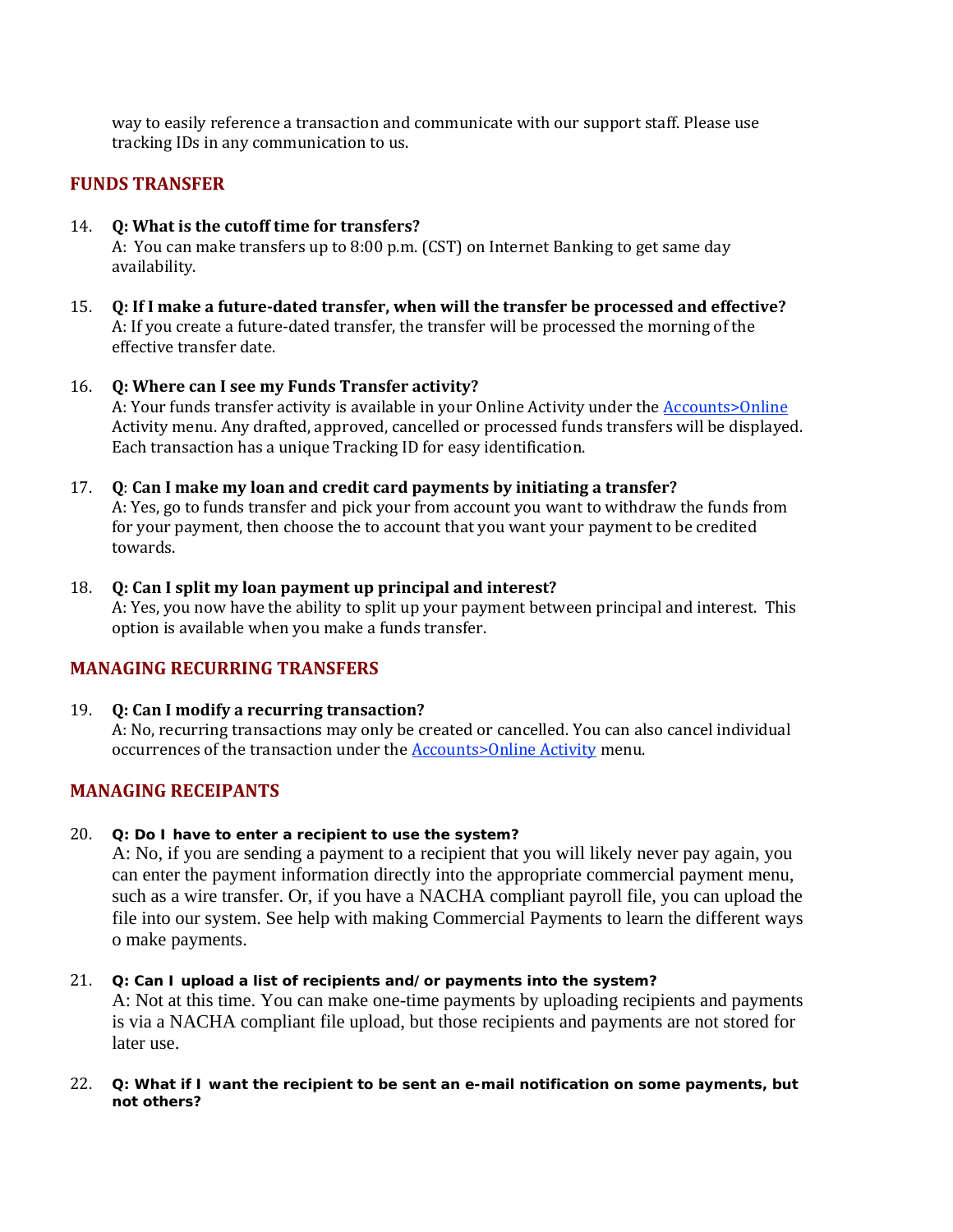A: You can save an e-mail address for the recipient, and then uncheck the notification on individual payments or for the selected recipient in a batch at the time the payment is made. The e-mail address stored for the recipient is to populate the payment for you, and can be overridden on single payments. On batch payments, you can choose to send or not send the notification, but to change the address you will need to update the recipient information.

### 23. **Q: What is a payment template?**

A: A payment template is a group of payment-related information that can be stored and reused on successive payments, either as a single payment or as one payment in a batch.

## **SINGLE PAYMENT ACH**

## 24. **Q: When will my account be debited to fund this payment?**

A: Your account will be debited on the effective date of the payment (the 'Process On' date) to meet your scheduled effective payment date. ACH payments are generally 2-day effective which means that they are processed 2 days prior to the scheduled effective payment date.

## 25. **Q: What if I pick a payment date that is a processing holiday?**

A: Our system will not let you create a payment that is scheduled to process on a holiday. You will receive an error message and be instructed to enter a new effective date for the payment.

26. **Q: If I create a recurring transaction and one or more of the recurring payments are on a processing holiday, what happens?**

A: As explained above, you will not be able to schedule the initial payment of a recurring transaction on a processing holiday. However, if the recurring instances of the transaction happen to fall on a processing holiday, the system will move that individual instance of the credit back one day and on a debit forward one day, to a non-processing holiday. This will occur when the previous instance of the payment has been processed and the upcoming instance is scheduled. Additionally, the user will receive a secure message indicating that an instance of the recurring payment was moved to another processing day.

## 27. **Q: What if I don't like the day to which the recurring transaction was moved?**

A: You can cancel the rescheduled instance of the transaction via Accounts>Online Activity and create a new transaction to replace that particular instance of the recurring transaction. All future instances of the recurring transaction will remain scheduled based on the initial transaction schedule.

## **SINGLE RECEIPT**

28. **Q: When will my account be credited?**

A: Your account will be credited on the scheduled effective date. ACH receipts are 1-day effective, which means that they are processed 1 day prior to the scheduled effective date.

## **PAYROLL TRANSACTIONS**

#### 29. **Q: When will my account be debited to fund this payment?**

A: Your account will be debited on the effective date of the payment (the 'Process On' date)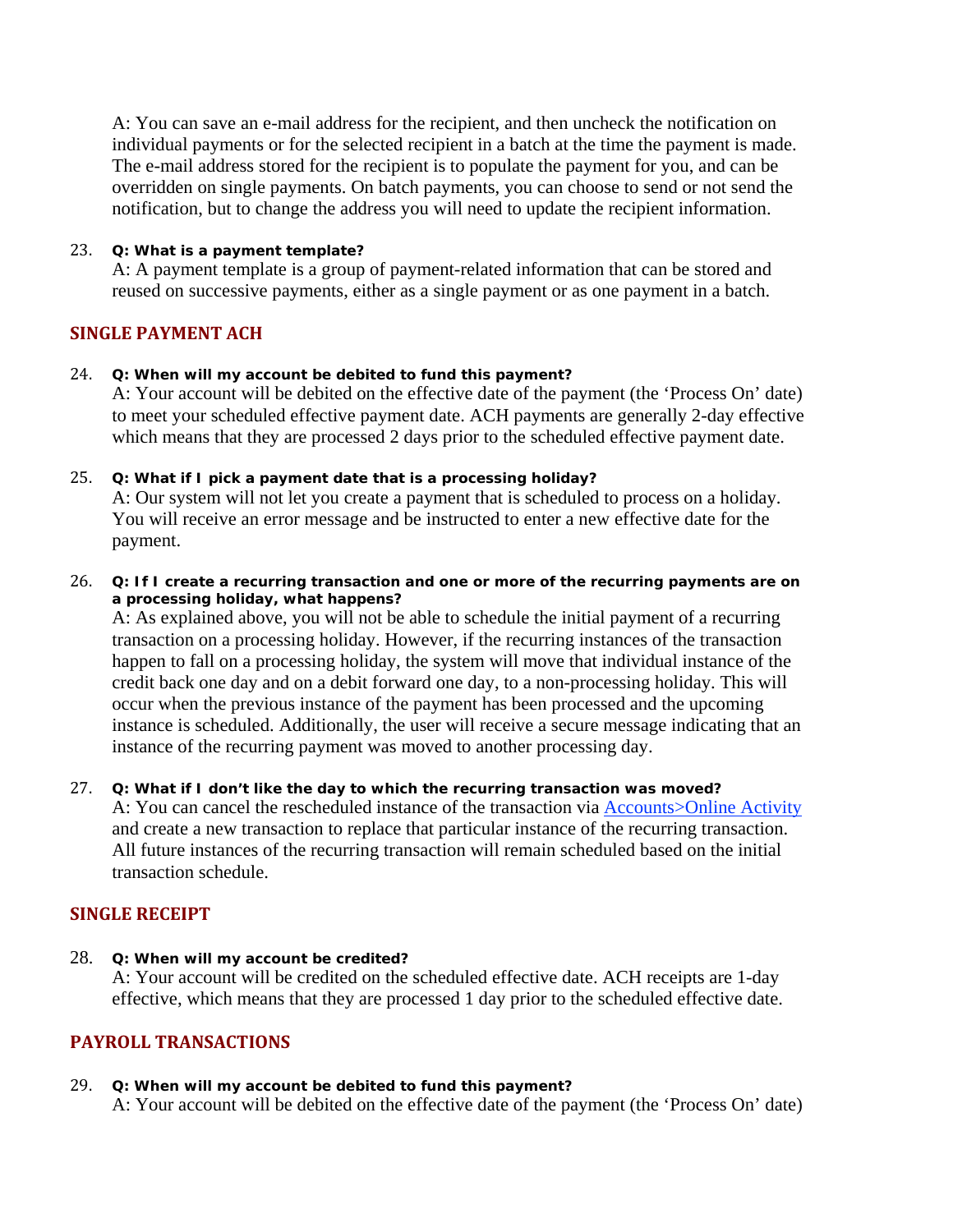to meet your scheduled effective payment date. ACH payroll payments are generally 2-day effective payments, which mean that they are processed 2 days prior to the scheduled effective payment date.

## 30. **Q: When will my employees be paid?**

A: Your employee accounts will be credited on the effective date you selected for the payment.

31. **Q: I adjusted an amount, but got an error message telling me that the amount does not cover the splits. What do I do?**

A: The total amount you entered to pay a recipient was not sufficient to fund the split payroll amounts set up for the payroll payment. For example, if an employee wanted \$100 split to a savings account and another \$50 split to a retirement account, the total payroll amount entered for the recipient must be greater than the sum of the splits, in this example \$150.01 or greater.

32. **Q: Does the system automatically deduct the split amounts from the total payroll amount for a recipient?**

A: Yes, the system deducts the fixed split amounts saved in the payment from the default or entered total payroll amount.

## 33. **Q: Why is the 'Notify' checkbox checked for some recipients, but not others?**

A: The checkbox is checked because the saved recipient has 'Send E-mail Notifications' selected in the recipient information. See Manage Recipients for assistance with updating the default recipient information. In any event, you can change the selection on the batch template and override the saved value for the recipient for that instance of the payment.

## 34. **Q: How are split payroll payments processed?**

A: A total payment with two splits will be processed as three separate ACH transactions to the same recipient, and will be reflected as such on the Transaction Preview page.

35. **Q: I loaded my payroll batch but the amounts I am paying this pay period have changed. Do I need to update every payment?**

A: No, you can simply tab to through each 'Total Amount' and 'Addenda' field, recipient by recipient, to update the default payment values. In many cases, it may be easier to use a zero dollar default value for the saved payment for recipients whose payment amount changes every pay period.

36. **Q: How do I send a pre-note to a recipient account? What is the purpose of a pre-note?** A: You can send a pre-note to a newly-established recipient account by leaving the value of the payment set to zero, and checking the 'Pay' checkbox to send the zero dollar payment to the recipient. The purpose of a pre-note is to confirm the validity of a routing number and account at the receiving financial institution, without any movement of funds taking place.

## 37. **Q: I tried to upload a payroll file, but it failed. Why?**

A: There are several reasons the file could not be validated and failed to upload. They include.

• The file is not a NACHA-formatted file.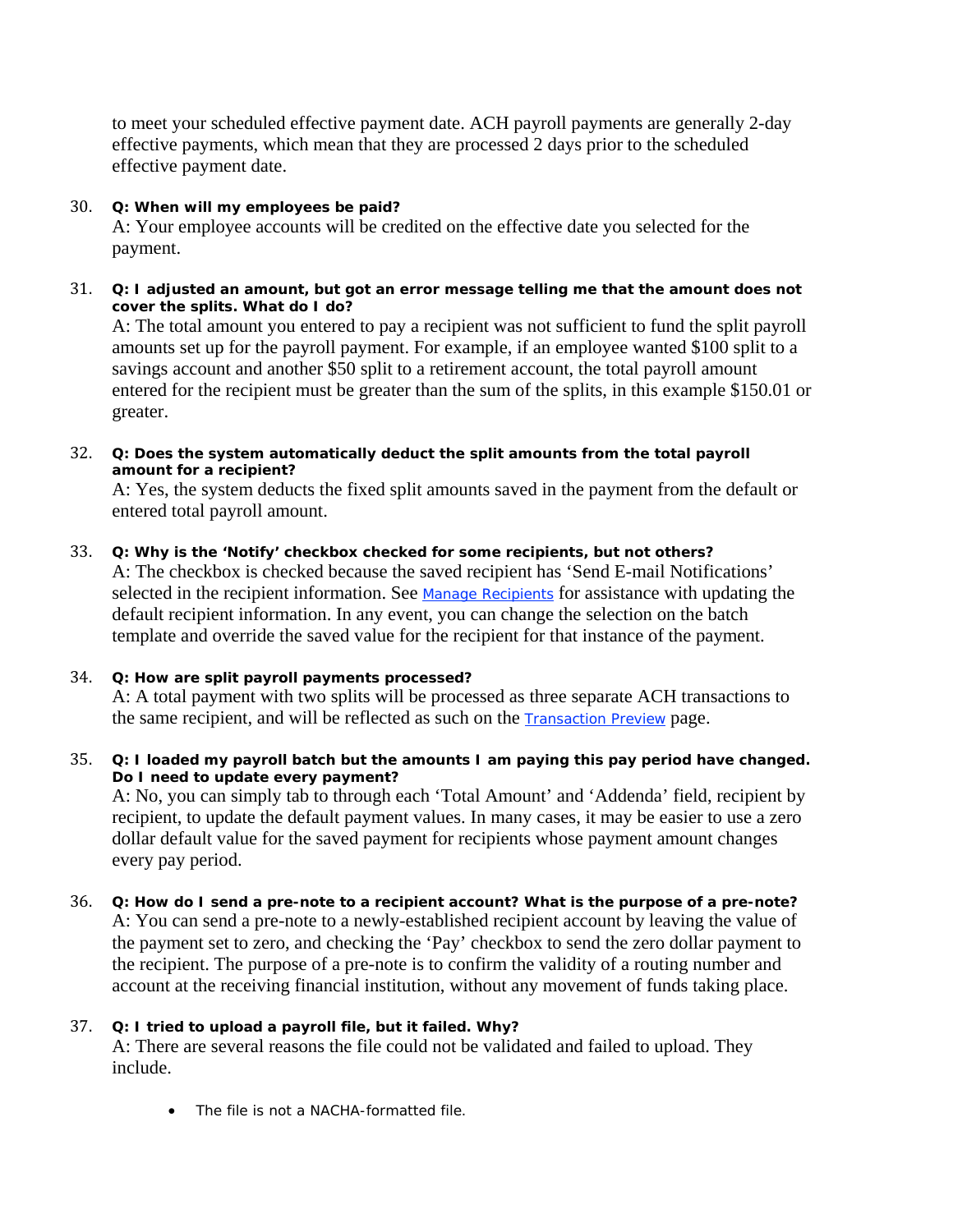- The user does not have the right to draft a payroll transaction.
- The transaction is not within the user's assigned rights and limits.
- The offset (debit) account is not one of the user's entitled online banking accounts.

## **ACH PAYMENTS**

#### 46. **Q: When will my account be debited to fund this payment?**

A: Your account will be debited on the effective date of the payment (the 'Process On' date) to meet your scheduled effective payment date. ACH Payments are generally 2-day effective payments, which mean that they are processed 2 days prior to the scheduled effective payment date.

- 47. **Q: When will my recipients be paid?**  A: Your recipient accounts will be credited on the effective date you selected for the payment.
- 48. **Q: What if I don't like the day to which the recurring transaction was moved?** A: You can cancel the rescheduled instance of the transaction via **Accounts>Online Activity** and create a new transaction to replace that particular instance of the recurring transaction. All future instances of the recurring transaction will remain scheduled based on the initial transaction schedule.
- 49. **Q: Why is the 'Notify' checkbox checked for some recipients, but not others?** A: The checkbox is checked because the saved recipient has 'Send E-mail Notifications' selected in the recipient information. See Manage Recipients for assistance with updating the default recipient information. In any event, you can change the selection on the batch template and override the saved value for the recipient for that instance of the payment.

## **ACH COLLECTIONS**

- 50. **Q: When will my account be credited for these collections?** A: Your account will be credited on the scheduled effective payment date. ACH Collections are 1-day effective transactions, which mean that they will be processed 1 day prior to the scheduled effective payment date.
- 51. **Q: When will my recipients be debited?**  A: Your recipient accounts will be debited on the effective date you selected for the payment.

## **WIRE TRANSFERS**

52. **Q: When will my account be debited to fund this payment?**

A: Your account will be debited when we process the payment (the 'Process On' date) to meet your scheduled effective payment date. Wire transfer payments are effective same day if wire transfer is initiated by 3:00 pm (CST), which also means that they are processed on the effective payment date.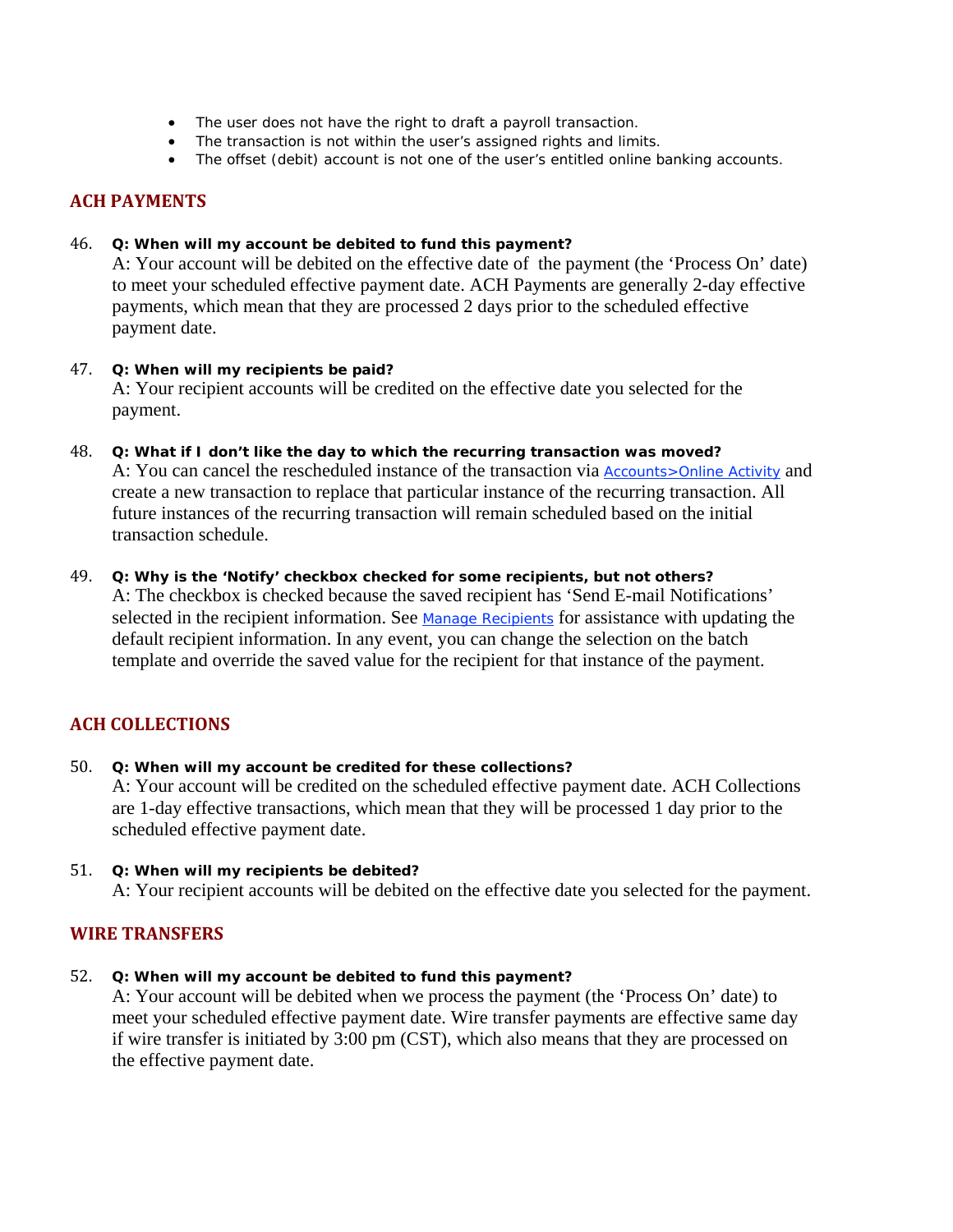#### 53. **Q: When will the beneficiary receive the payment?**

A: As wire transfer payments are same day payments, your recipient should receive payment on the effective payment date.

#### 54. **Q: When might I use an Intermediary Financial Institution?**

A: You may need to use an intermediary financial institution if your beneficiary's financial institution is not a direct Fed Wire participant and cannot receive a wire transfer via the Fed Wire system.

## **SECURE MAILBOX**

- 55. **Q: How do I know if I have a message in my mailbox?** A: You can logon and navigate to your message mailbox, or there is a convenient link on the Accounts>Overview page to let you know when you have a new message.
- 56. **Q: Is the content of my message and any attachments sent securely?** A: Yes, the transport of your message is SSL encrypted and is never sent through public, unsecured communication channels like e‐mail communication.
- 57. **Q: Can I see the messages I have sent?** A: No, to simplify your mailbox we only show the messages you have received.

#### 58. **Q: How long are messages kept in my mailbox?**

A: Each message is kept for a specified number of days, unless you choose to set a selected message to never expire. Otherwise, all messages will be saved until the date displayed in the 'Expires on' column in the mailbox.

## **CHANGE OF ADDRESS**

- 59. **Q: Is my Change of Address request immediate?** A: When you submit the request, we receive it immediately; however, depending on the number and type of accounts, it may take 24‐48 hours to make the changes.
- 60. **Q: Will this affect the delivery of my statement and other mail?**

A: Yes, a change of address request affects the account profile, statement, and other mail and correspondence related to the account. Therefore, we may call you for additional verification, if required.

## **STOP PAYMENTS**

#### 61. **Q: What is a Stop Payment?**

A: A Stop Payment request is an order by the writer of a check that the payment should not be honored. This may be related to failure by a merchant to provide services, or due to potential fraud‐related activity on the account.

62. **Q: Does a Stop Payment request guarantee that the payment will be stopped?** A: No, an online request to stop payment on a check or does not guarantee that the check will be stopped, as the item may have already been processed and posted to your account.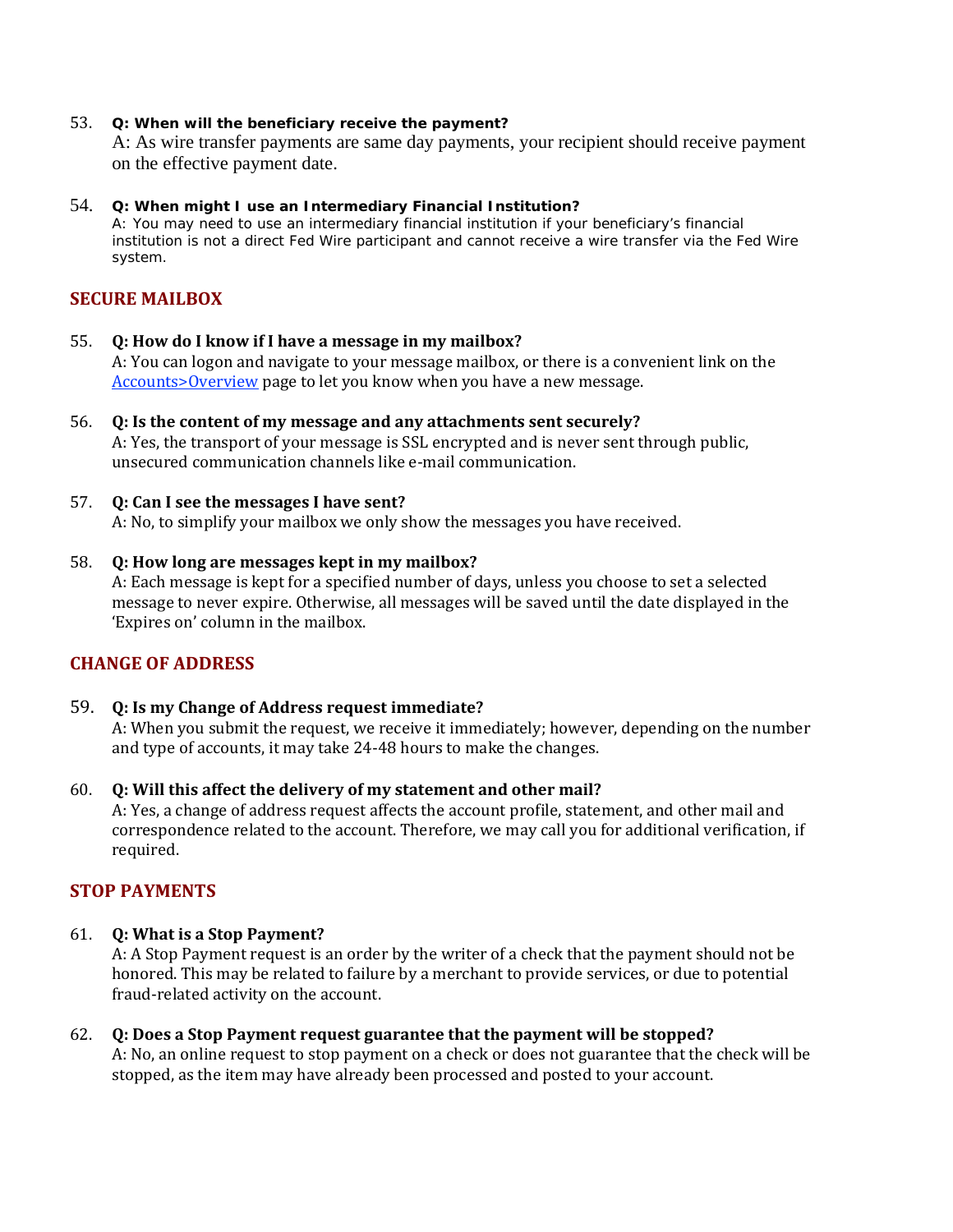## **ALERTS**

## 63. **Q: When are alerts delivered?**

A: When triggered, secure message and e‐mail alerts are delivered immediately after all of our transactions have been processed. Phone alerts are delivered at the time you select on any day that the alert is triggered.

## 64. **Q: Are alerts realtime?**

A: No, alerts are triggered at processing time each day. For example, if an alert value is triggered during the day on Monday, the alert is generated during our processing cycle Monday night. A secure message or e-mail will be sent immediately after processing, while a phone notification will be sent at the time you selected on Tuesday.

## 65. **Q: What is the difference in a phone notification versus an email notification?**

A: An e-mail notification, because it is delivered over public e-mail, contains no detail on the alert, only that it has been triggered. On the other hand, a phone notification will provide more alert detail, and may also allow you to enter your voice banking credentials to access your account information on the same call.

## 66. **Q: What if I don't receive a phone alert?**

A: If you miss the alert call, our alert system will leave a message on voice mail. If you believe you did not receive a phone call, please check your message mailbox under the Services>Messages menu to confirm receipt. If there is not an alert in the secure mailbox, confirm that the alert is enabled. If you still believe you did not receive an alert, please contact us at 785‐267‐8900 or 1800‐280‐0123.

NOTE: E‐mail and phone alerts are a convenience and should not be used to manage critical account details or appointments, as they are not 100% reliable delivery channels. If triggered, secure messages within the online banking system are very reliable, as they are sent within the online banking system.

## 67. **Q: What if I don't receive an email alert?**

A: If you believe you did not receive an alert e‐mail, please check your message mailbox under the Services>Messages menu to confirm receipt. If you received your secure message, but not your e‐mail, check your Junk e‐mail folder first. If your alert is delivered as junk mail, configure your junk mail settings to allow e-mail from our e-mail address. If there is not an alert in your online secure mailbox, it was not sent. Confirm that the alert is enabled. If you still believe you did not receive an alert, please contact us at 785‐267‐8900 or 1800‐280‐0123 .

NOTE: E‐mail and phone alerts are a convenience and should not be used to manage critical account details or appointments, as they are not 100% reliable delivery channels. If triggered, secure messages within the online banking system are very reliable, as they are sent within the online banking system.

## 68. **Q: Can I disable an alert without deleting it?**

A: Yes, you can edit an alert and uncheck the 'Enable this alert' checkbox to render the alert inactive.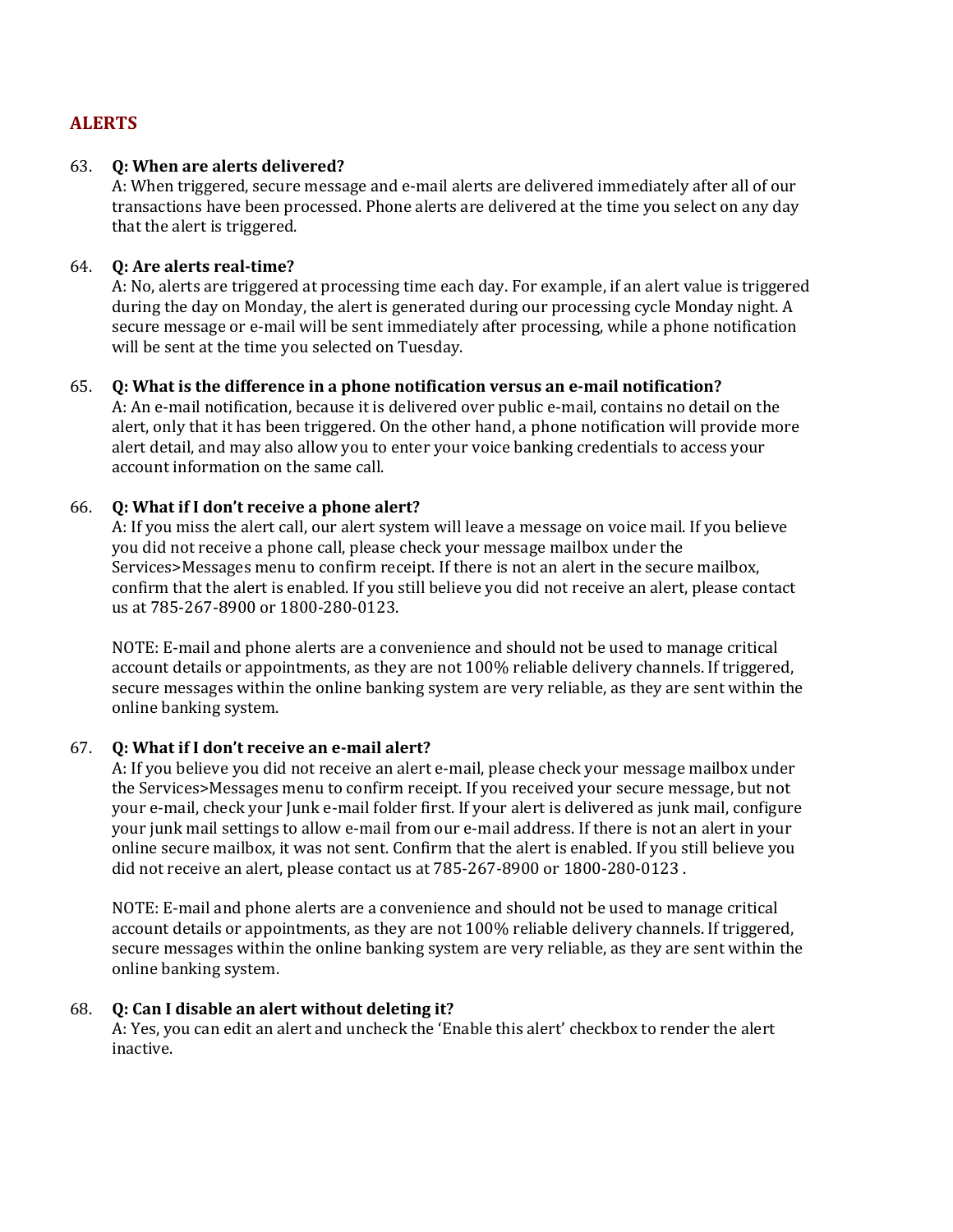## **SECURITY**

## 69. **Q: Can I reset my password on line?**

 A: Yes, when you logon check the box marked **Forgot Password.** Then, pick an option email, business phone, or cell phone as a delivery option for a secure access code to be delivered to you electronically. As soon as you receive your secure passcode enter that code, then enter a new password and again to confirm the password.

## 70. **Q: Why would I change my User ID and Password?**

A: It is a good practice to change password periodically. If you ever believe your User ID and/or password have been compromised, change them immediately.

## 71. **Q: What is phishing?**

A: Phishing is an attempt to criminally and fraudulently acquire sensitive information, such as usernames, passwords and credit card details, by masquerading as a trustworthy entity in an electronic communication, like an e‐mail or an instant message.

## 72. **Q: Will I see my phishing phrase on all computers?**

A: You will see your phrase on all browsers through which you submit a phrase. When you submit your phishing phrase, it is effective on the individual browser used on the computer from which you established the phrase. However, as you submit a new phrase on another (second) computer or browser, the newly submitted phrase will be shared on all previously used browsers. In other words, you can set phishing phrases on many browsers but you can only have one phrase associated with your login ID, which is the most recent phrase you established and submitted.

## 73. **Q: Why does my contact information appear partially blocked?**

A: The listing of your secure delivery contacts is masked, or partially blocked, when presented online. This is done to prevent possible "over‐the‐shoulder" viewing of your personal information.

## **MOBILE BANKING**

#### 74. **Q: What mobile devices are supported for mobile banking?**

A: Our mobile banking is based on your device's (e.g. phone) mobile browser, and not the phone model or carrier you use. Therefore, it is compatible with a very large range of devices. Of course, you need to have Internet access in your charge plan with your carrier to use our services.

## 75. **Q: What can I do via mobile banking?**

A: You can review your account balances and history, search for transaction history, make transfers between your accounts and communicate with us via secure messaging.

## 76. **Q: Do I need to set a different User ID and password for mobile banking?**

A: No, for your convenience you use your online banking user ID and password to access mobile banking once you enroll.

## 77. O: My user ID and password are long and make it difficult to logon to mobile. What can I **do?**